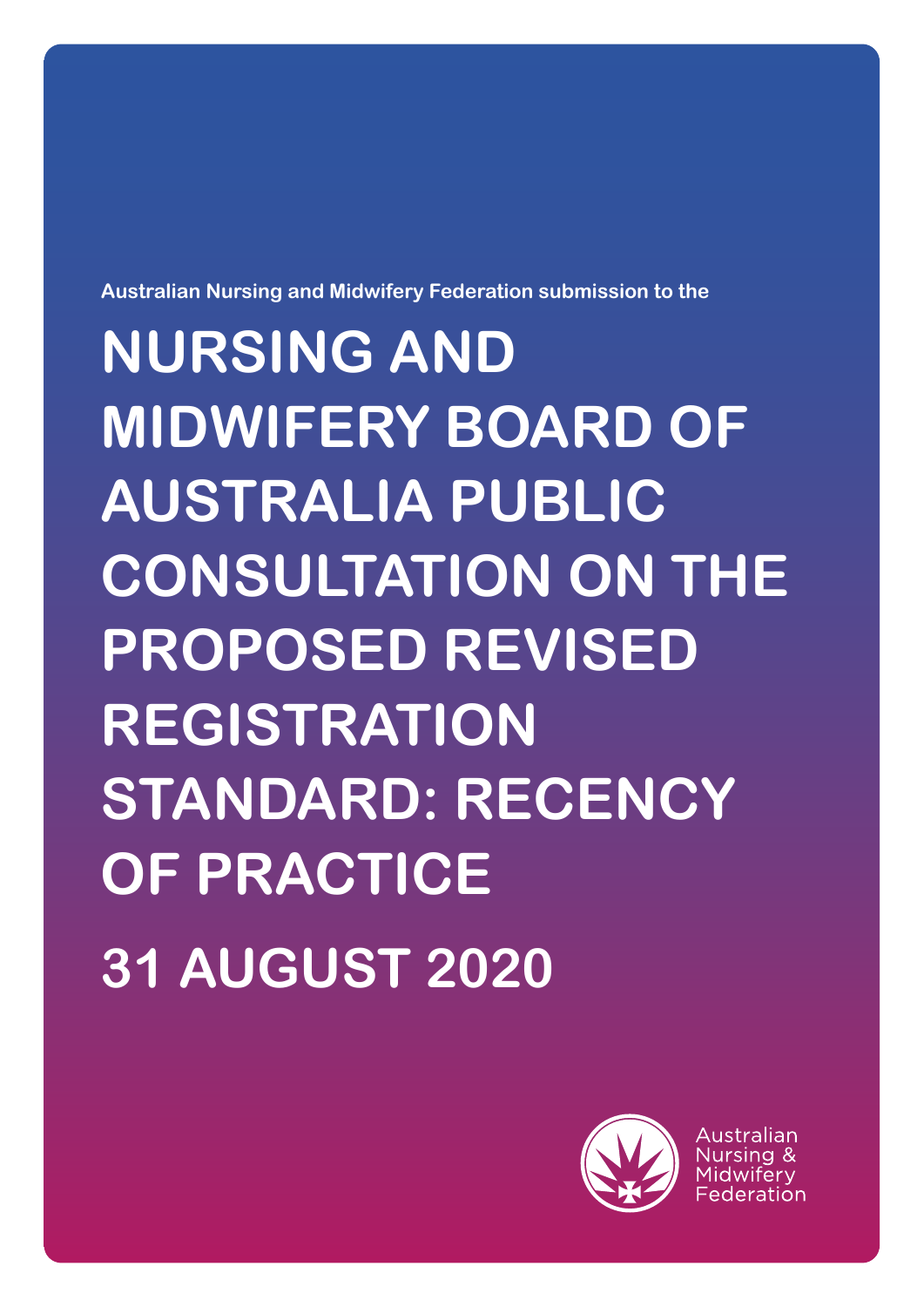## **INTRODUCTION**

The Australian Nursing and Midwifery Federation (ANMF) is Australia's largest national union and professional nursing and midwifery organisation. In collaboration with the ANMF's eight state and territory branches, we represent the professional, industrial and political interests of more than 295,000 nurses, midwives and carers across the country.

Our members work in the public and private health, aged care and disability sectors across a wide variety of urban, rural and remote locations. We work with them to improve their ability to deliver safe and best practice care in each and every one of these settings, fulfil their professional goals and achieve a healthy work/life balance.

Our strong and growing membership and integrated role as both a professional and industrial organisation provide us with a complete understanding of all aspects of the nursing and midwifery professions and see us uniquely placed to defend and advance our professions.

Through our work with members we aim to strengthen the contribution of nursing and midwifery to improving Australia's health and aged care systems, and the health of our national and global communities.

The ANMF welcomes the opportunity to provide feedback to the Nursing and Midwifery Board of Australia's (NMBA) public consultation on the proposed revised *Registration Standard: Recency of Practice*. The NMBA objective for this review to ensure the registration standard is based on the best available evidence and is as clear as possible to registrants is supported by the ANMF.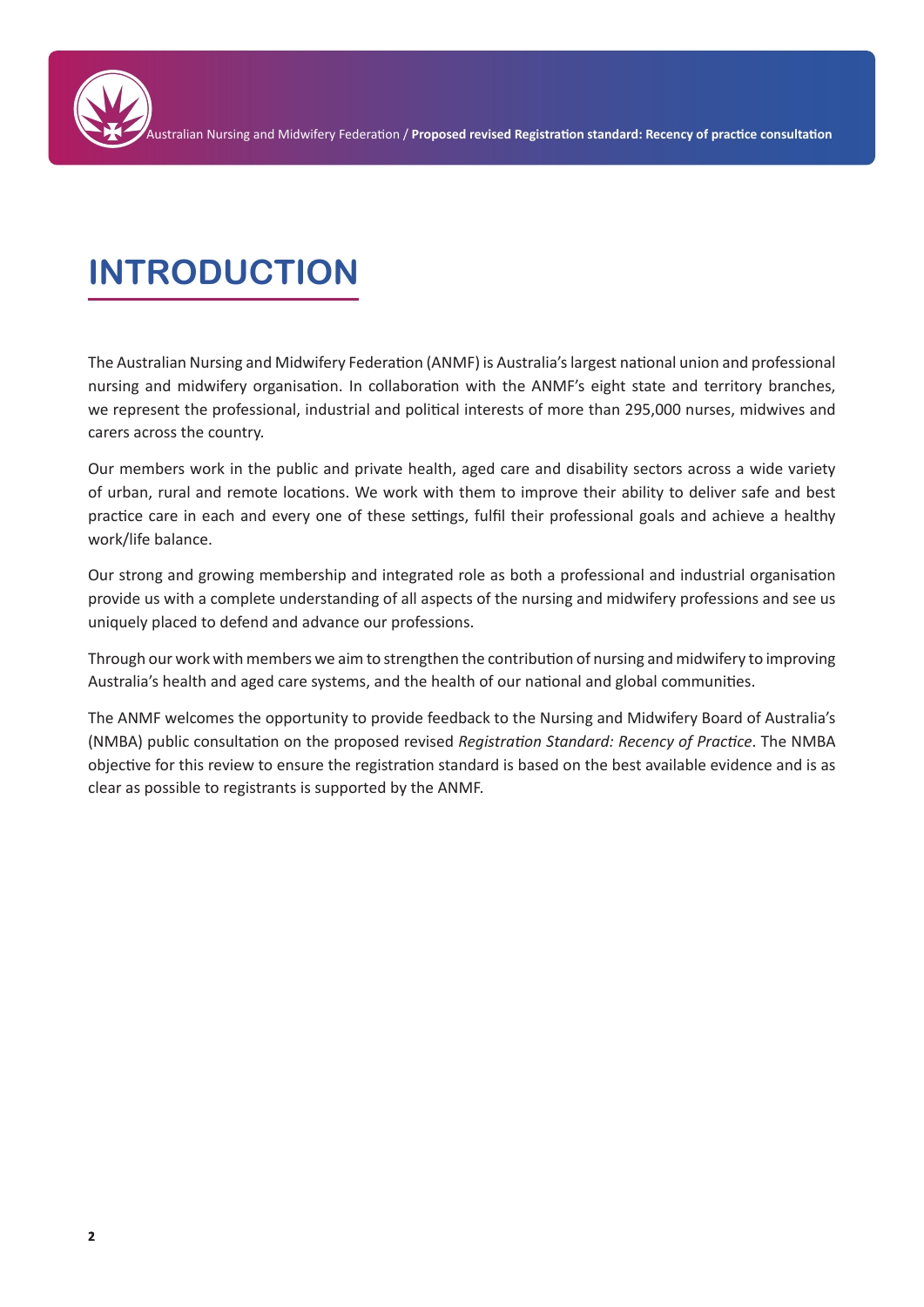### **GENERAL COMMENTS**

The following general comments are made for the consideration of the NMBA regarding the proposed revised *Registration Standard: Recency of Practice*:

- 1. It is important that the NMBA finds the balance between the regulation requirements of protecting the public and the accessibility of pathways leading to registration to assist the supply and retention of the nursing and midwifery workforce.
- 2. The ANMF identifies that the current requirement of 450 practice hours in five years in the recency of practice registration standard is at a level that has shown nurses and midwives are able to maintain appropriate connection with the professions. The last decade of data has identified that 450 hours is an adequate expectation of practice required over a five year period for nurses and midwives as there is no evidence to suggest that the current requirement presents a risk to the public.
- 3. One clear criterion of 450 practice hours over five years is supported by the ANMF. This affords nurses and midwives the flexibility to individually identify where they can practice the minimum 450 hours over the five year period to remain connected with the professions. This flexibility is conducive to enabling nurses and midwives to manage both their personal life and connection with the professions.
- 4. Access to re-entry programs or a period of supervised practice, is of significant concern. ANMF members across the country have experienced ongoing difficulties in meeting the requirements of these pathways. There are very few re-entry programs approved by the NMBA and many states and territories do not have any such approved programs. There are also approved re-entry programs that are currently not taking students. Likewise, accessing supervised practice remains significantly difficult, as many employers will not employ an applicant for a period of supervised practice for a number of reasons, including that the NMBA requirements are burdensome for employers. Additionally, the ANMF is aware that many health facilities will not employ practitioners with conditions on their registration, or those with provisional registration. The ANMF contends that the NMBA has an obligation, and must make a commitment, to ensure those applicants seeking to return to the nursing and midwifery professions have accessible and equitable pathways to re-enter the register.
- 5. The ANMF has never supported the rigid adherence to a cut off period for applicants requesting to reenter the register after ten years of lapsed nursing and midwifery practice. We maintain that many of these applicants should not be required to complete another NMBA approved undergraduate program of study leading to registration. We are unaware of any evidence that would give credence to this approach and have previously requested that the NMBA exercise discretion for applicants who have been absent from the register/ practice for ten years or more. These applicants require individual assessment regarding the appropriate pathway for re-entry which could include an individual independent performance assessment, not dissimilar to that now being used for internationally qualified nurses and midwives (IQNM's).
- 6. It is essential that the re-entry guideline and any future factsheets are consistent with the *Registration standard: Recency of Practice*. Inconsistencies in the past have created confusion and concern.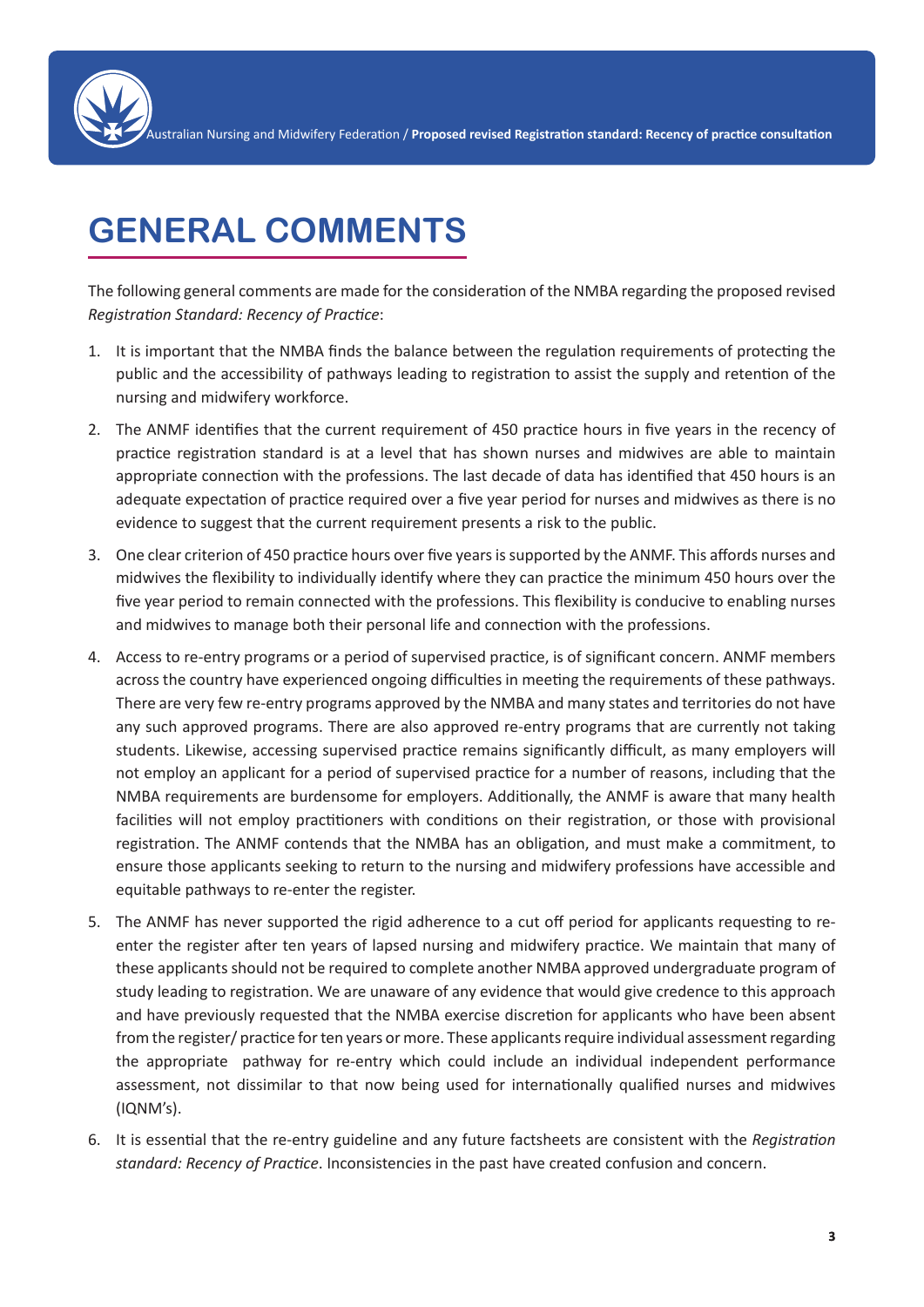

Australian Nursing and Midwifery Federation / **Proposed revised Registration standard: Recency of practice consultation**

### **Questions for consideration**

**1. Is the content and structure of the proposed revised Registration standard: Recency of practice and Guidelines: Recency of practice clear and relevant?**

The content and structure of the proposed revised R*egistration standard: Recency of practice* and guidelines are unclear and create significant confusion regarding the criteria of practice hours required for recency of practice for nurses and midwives. The suggested premise for the proposed change is to create more flexibility for nurses and midwives but the proposed change has resulted in confusion, inequitable criteria and an unwarranted addition of 300 hours of practice required in a five year period. The ANMF oppose these proposed changes and maintains that the current criteria for practice hours must remain the same.

**2. Do you support the NMBAs more flexible approach to incremental recency of practice hours and timeframes? Please explain your answer.**

The ANMF does not support the NMBA's supposedly more flexible approach to incremental recency of practice hours and timeframes proposed in the draft registration standard. This proposed change is not a more flexible approach for nurses and midwives as it increases the regulatory burden without any supportive evidence. The proposed incremental criteria have actually reduced the flexibility for nurses and midwives as the requirement for practice hours in a five year period has increased from 450 hours to 750 hours. An increase in 300 hours, without any evidence to suggest that there is an issue with nurses and midwives maintaining connection with their professions with the current requirement of 450 hours in a five year period, is unwarranted. It is unclear why the NMBA would suggest and attempt to convince stakeholders that this change is more flexible when it simply is not.

The presumption that the proposed revised registration standard will offer a more flexible approach does not demonstrate an understanding of how nurses and midwives are employed, does not acknowledge the nuances of the issues which arise and, in particular, the potential for the proposed standard to discriminate on the basis of gender, pregnancy, breastfeeding and family and/or parental/carer responsibilities.

#### **Indirect Discrimination**

In accordance with our legal advice, the ANMF contends that the proposed standard must comply with the anti-discrimination laws applicable in each jurisdiction where the proposed standard will operate<sup>1</sup>. Qualifying bodies are subject to anti-discrimination laws<sup>2</sup>.

The ANMF considers that the proposed standard will result in indirect discrimination, in breach of antidiscrimination laws. Although the elements of indirect discrimination vary from jurisdiction to jurisdiction, the essential features are the imposition of an unreasonable requirement, condition or practice, which disadvantages a vulnerable, protected category of person<sup>3</sup>.

The proposed standard constitutes an unreasonable requirement, condition or practice which disadvantages protected classes of persons on the basis of gender, pregnancy, breastfeeding and family and/or parental/ carer responsibilities, in breach of anti-discrimination laws.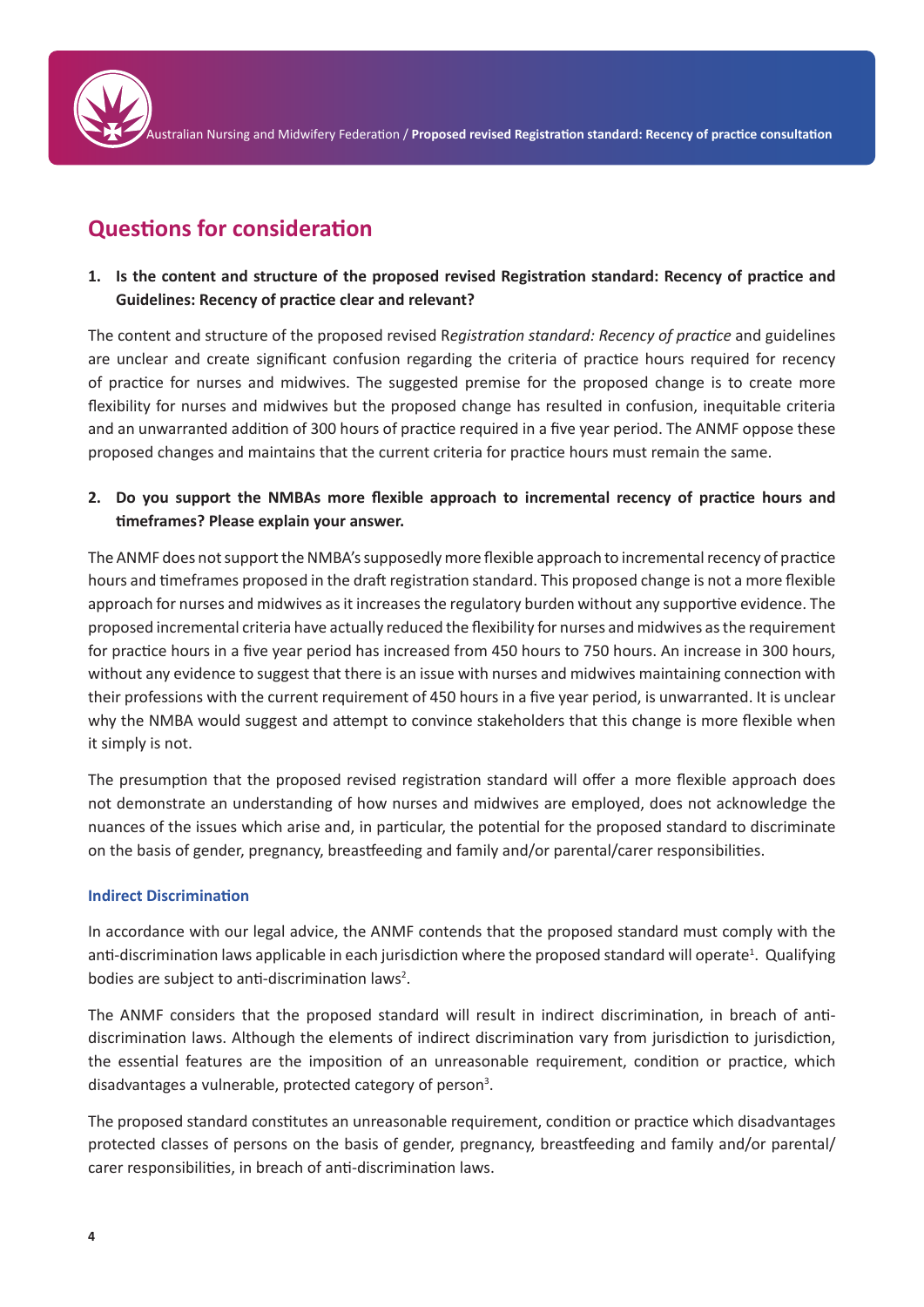

Building on one of the concerns raised in the ANMF's response to the preliminary consultation<sup>4</sup>, a recurring problem is the standard of research and evidence proffered in support of the changes set out in the proposed standard. The ANMF is troubled by what seems to be a lack of attention to rigorous and critical analysis, in circumstances where women's lives stand to be adversely affected.

The ANMF's observation, over many years, of the practical operation of the current standard is that 450 hours in five years is generally achievable, making allowances for the exigencies of pregnancy, child care, breastfeeding and associated imposts on the time and capacity of women attempting to renew their registration, after a period of absence related to maternity leave or associated parental/carer duties. The hurdles facing women in such situations is well known, and highlighted in the Australian Human Rights Commission's report: *Supporting Working Parents: Pregnancy and Return to Work National Review Report* (2014).

In the present context, returning to practice is challenged with additional difficulty, due to lack of re-entry programs or access to supervised practice. As noted above and in the preliminary consultation provided by the ANMF:

*'Access to re-entry programs or a period of supervised practice, is of significant concern. ANMF members across the country have experienced difficulties in accessing these pathways. There are very few re-entry programs approved by the NMBA and many states and territories do not have any such approved programs. Likewise, accessing supervised practice remains difficult, as many employers will not employ an applicant for a period of supervised practice for a number of reasons, including that the NMBA requirements are burdensome for employers. The ANMF contends that the NMBA has an obligation and must make a commitment to ensure those applicants wanting to return to the nursing and midwifery professions have accessible and equitable pathways to re-enter the register.'<sup>5</sup>*

Against this background, it is disappointing that the proposed standard incorporates a net subtraction from, and erosion of, flexibility and benefits for women. The problem is common to all the stages of re-entry under the proposed standard but is especially problematic for women who avail themselves of their legal right to take maternity leave (which could extend to 2 years). They would face a challenging new regime. An increase of almost 67% in minimum hours, unsupported by evidence of risk to the community or other valid reason for change, is inexplicable. The disadvantage is exacerbated if, as is often the case, a woman chooses to have another child, close to the time of the birth of the first child, within the five year period. The 'Examples' Chart in the draft Guidelines<sup>6</sup> suggests an unfamiliarity with the needs of women in the categories described above and is not tailored to the practicalities of their lived experience.

The proposed standard would also inevitably place a much greater burden on women who are attempting to return to work after maternity leave, in circumstances where a balance between work and family commitments is difficult to achieve. So embedded is the problem that judicial notice has been taken of the connection between gender and family responsibilities<sup>7</sup>.

The proposed standard would have a negative, disparate and discriminatory impact on women, with no material benefit. It would constitute indirect discrimination, under anti-discrimination laws applying in each of the jurisdictions in which AHPRA and the NMBA operate.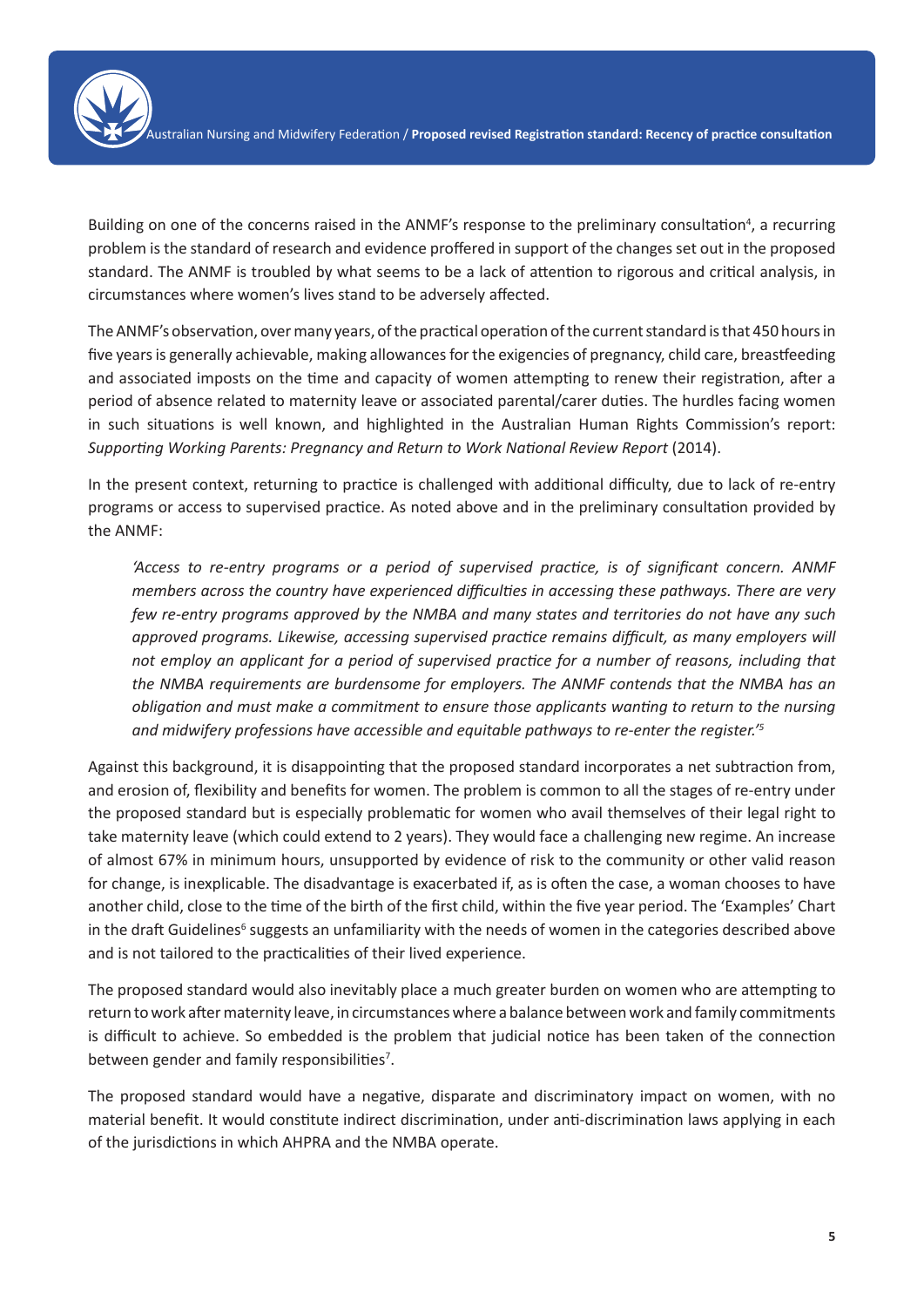It is also pertinent to note that, under the *Equal Opportunity Act 2010* (Vic), duty holders, such as AHPRA and the NMBA, have a positive obligation to take reasonable and proportionate measures to eliminate discrimination as far as possible<sup>8</sup>. One would expect a similar standard to be adopted in all jurisdictions in which AHPRA and the NMBA operate, as a matter of best practice and risk reduction. The ANMF notes, in this connection, that the *Health Practitioner Regulation National Law<sup>9</sup>* (the National Law) promotes transparency, accountability and fairness in the setting of registration and renewal standards<sup>10</sup>. Further, under its Regulatory Principles, AHPRA is committed (among other things) to '*identify risks… assess the likelihood and possible consequences of the risks and respond in ways which are proportionate and manage risks',* including in *'all regulatory decision making, including in the development of standards, policies, codes and guidelines*.'

#### **Lack of supporting evidence**

From the perspective of indirect discrimination, the unreasonableness of the proposed condition, requirement or practice set by the proposed standard is exemplified by the lack of underpinning evidence demonstrating risk, or any need for change. The ANMF has already expressed concerns about the absence of evidence in this context. In its response to the preliminary consultation, the ANMF stated:

*"The ANMF supports retaining the current requirements of 450 hours in the past five years. There is no direct evidence that supports the definitive number of practice hours in a period of time that leads to a competent practitioner. There is also no evidence to suggest that the current requirement of 450 hours in the past five years presents a risk to the public. This requirement has not resulted in significant notifications suggesting nurses and midwives are not meeting the relevant NMBA standards for practice."* 

Although the Public Consultation Paper states that:

*'The NMBA is reviewing the Registration standard: Recency of practice (the current registration standard) to ensure that it is based on the best available evidence, meets the objectives of the National Law and is as clear as possible'11 details of such evidence are not apparent in the Public Consultation Paper.*

This is also particularly difficult to understand because, as recently as 30 October 2015, the NMBA itself strongly resisted any change to the '450 hours in five years' Recency of Practice standard. NMBA's 30 October 2015 *Consultation Report on Recency of Practice*, stated:

*'The Nursing and Midwifery Board of Australia (NMBA) considered feedback on their existing RoP requirements for 450 hours in five years and whether this should be reduced to three years in line with the approach taken by other National Boards. On balance, the NMBA considered that the existing requirements should remain as there have been no regulatory risks identified with this requirement and no issues raised about practitioners returning to practice following an absence of up to five years.* 

It is not clear why the NMBA's position has now changed. The NMBA has not provided any evidence, postdating the 30 October 2015 Report, identifying any regulatory risks associated with the current requirement or any issues raised about practitioners returning to practice following an absence of up to five years.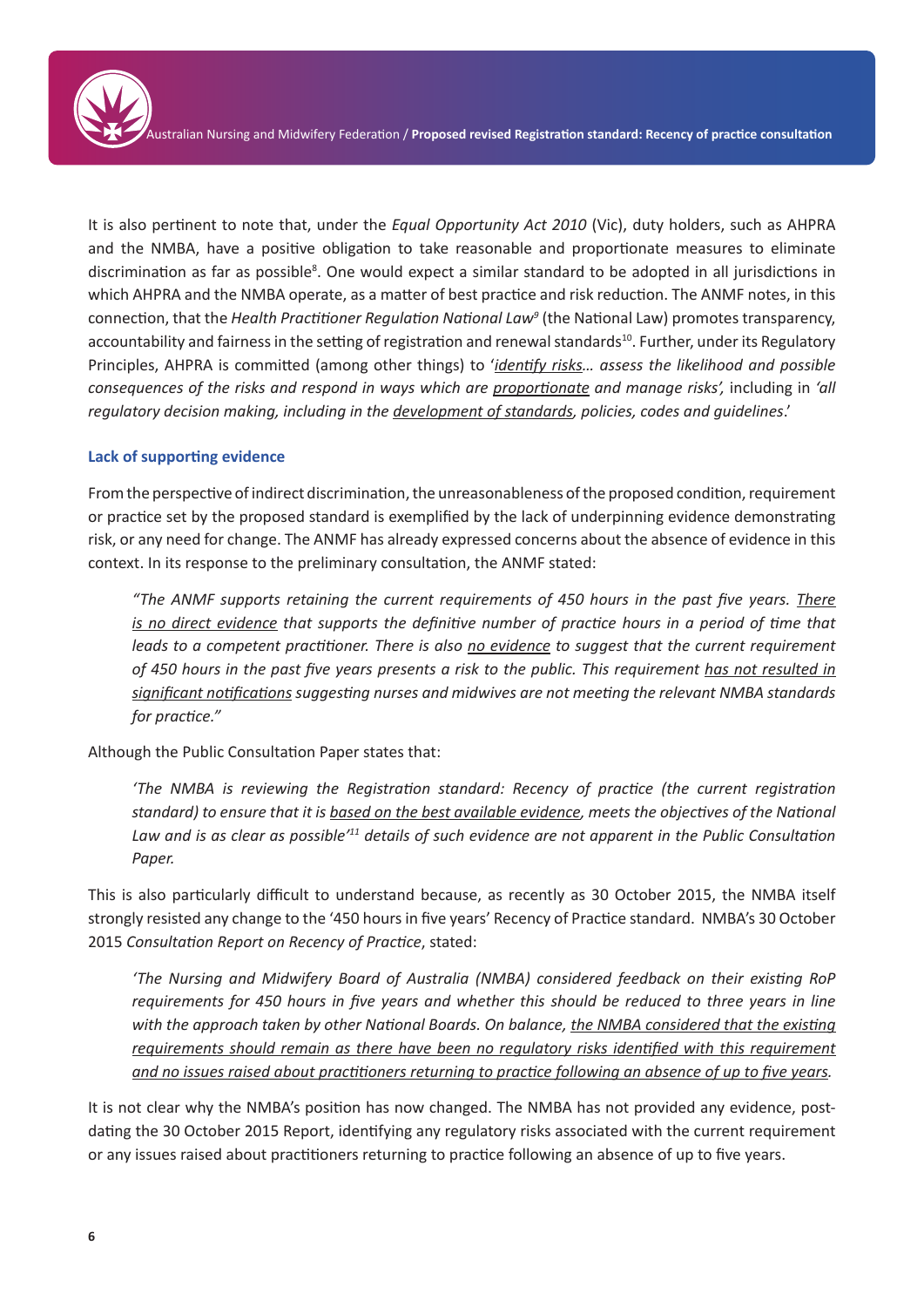Further, the ANMF notes that any such evidence appears highly unlikely to exist, given that the Public Consultation Paper refers to '*findings of little or no direct evidence that underpins regulation of recency of practice*' 12. However if, in the relatively short intervening period since NMBA's 30 October 2015 Consultation Report on Recency of Practice, there have been regulatory risks identified and/or issues raised about practitioners returning to practice following an absence of up to five years, the ANMF considers that this data should be made publicly available as a matter of urgency.

The ANMF notes the claim, in the Public Consultation Paper, that extensive work has been done to gather evidence. The Public Consultation Paper asserts that:

*"To inform an evidence-based review of the current registration standard, the NMBA commissioned a literature review on recency of practice. A comprehensive internal and external review of data was undertaken and included notification data for nurses and midwives who have re-entered the register…"13*

Later in the Public Consultation Paper, it is stated that:

*"The proposed revised registration standard and guidelines are informed by research, reflects international best practice.'14* However, the tables at Appendix A of the Public Consultation Paper are unclear, difficult to interpret and do not seem to support any need for change.

Appendix A, Table 1, lists a diverse range of practice hours and time frames required by other National Boards, but is not accompanied by any data concerning composition of workforce (for example, classified by gender), or analysis of whether the required hours and time frames are compatible with anti-discrimination laws. Nor is there information concerning the correlation (if any) between the various standards and risk to the public, or notifications. It is difficult to draw any meaningful conclusions from this information. There is, in fact, a danger that, if any of the listed standards for other Boards are themselves discriminatory, the NMBA's desire for consistency will merely consolidate existing discrimination, and extend it to other standards.

The Public Consultation Paper also states that:

*'Tables representing the recency of practice requirements of all National Boards and international nursing and midwifery regulators is provided at Appendix A.15'* 

Unfortunately, Appendix A, Tables 2 and 3, are unhelpful. They list minimum hours and periods of time requirements for five jurisdictions other than Australia. If this is intended to supply the foreshadowed comparison of '*international nursing and midwifery regulators*' <sup>16</sup> and demonstrate '*international best practice*.'17 More information is needed to explain why these jurisdictions were selected. The citing of standards in the UK and New Zealand, without forensic examination of why they were established in those countries, the contexts in which they operate, or how well they work (including notifications) provides an incomplete picture and does not justify the claim that they are '*international best practice*' <sup>18</sup> .

Further, it is not clear for what purpose the other two comparators - Prince Edward Island (a Canadian province) and Vermont (one of 50 US states) were included. Their selection seems random. No explanation is given for their nomination, nor, again, is there any forensic examination of their standards.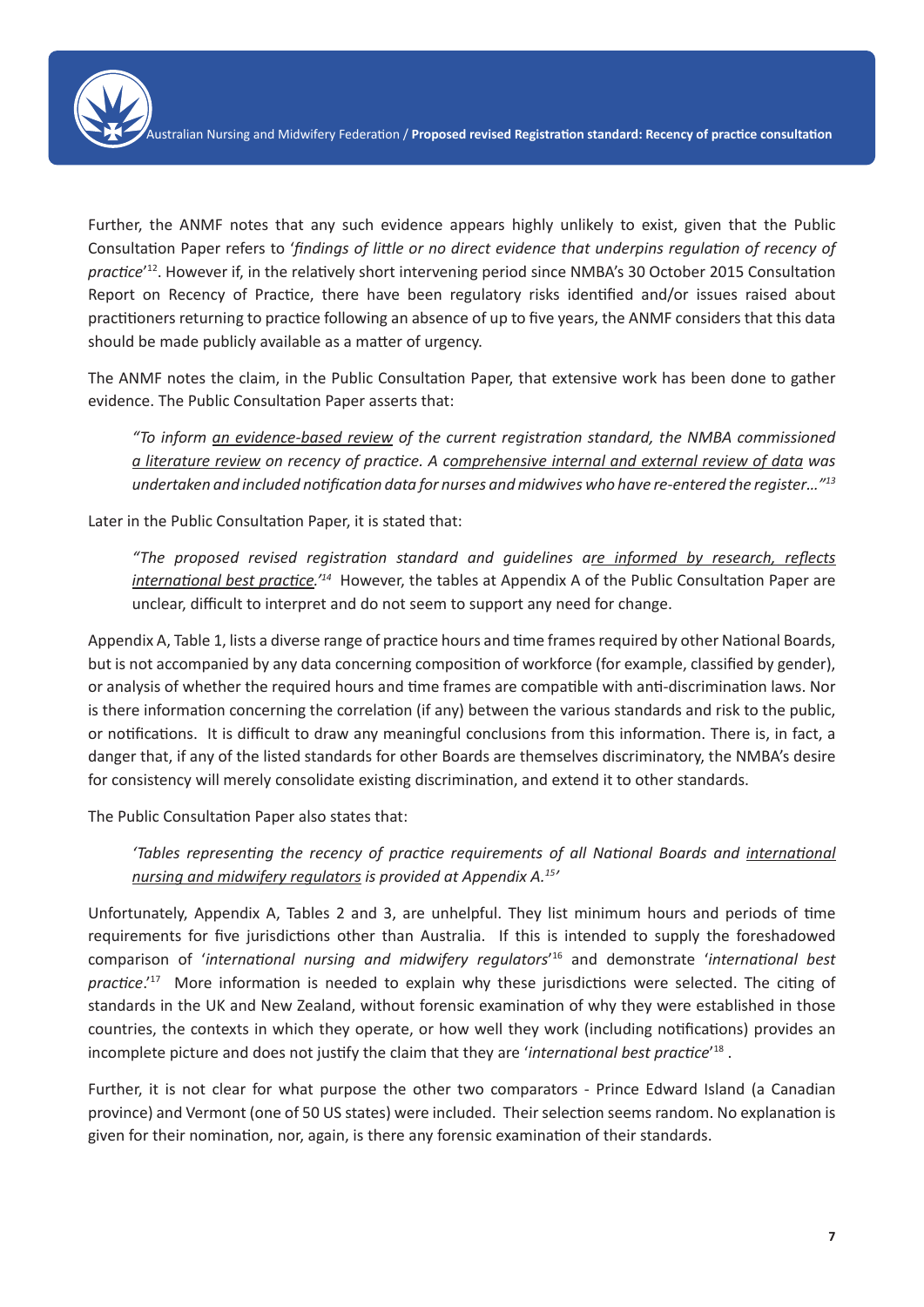

Tables 2 and 3 are not accompanied by any data concerning composition of local workforce (for example, classified by gender), or analysis of whether the required hours and time frames are compatible with Australian anti-discrimination laws. There is no information concerning the correlation (if any) between the various standards and risk to the public or notifications.

The lack of useful data is difficult to understand in circumstances where the Public Consultation Paper purports to have identified *'a range of considerations relevant to the current registration standard that warranted review*'. In so far as recency of practice requirements are concerned, the only relevant consideration appears to be '*the variances between National Boards for the minimum recency of practice requirements*.'19

If, as it seems, variance is the only concern, in relation to the recency of practice requirements, that alone is not, in the ANMF's view, sufficient to warrant the dramatic changes proposed, especially in light of the evidentiary problems outlined in this submission. The mere desire to align standards, without regard for the consequences of doing so, and, in particular, without any evidence of a detailed examination of the operation of anti-discrimination laws and their implications, is not a sound basis for change.

In view of the incomplete and disconnected information presented in the Tables, further doubt is cast on the basis for the proposed Standard, and the ANMF's deep concerns about the reasonableness of the proposed standard are fortified.

#### **Loss of Flexibility**

The Public Consultation Paper correctly acknowledges and accepts the gendered composition of the nursing and midwifery workforce<sup>20</sup>. However, for reasons already set out above, the ANMF disputes the statement in the Public Consultation Paper that:

*"The proposed revised standard provides more flexibility for practitioners to meet the recency of practice requirements ..." 21* 

or that

*'The flexibility of incremental practice hours to practice timeframes acknowledges the predominantly female nursing and midwifery registrant profile by supporting absence from the workforce that would include maternity breaks.' 22* 

The reality is that the proposed standard subjects women to disadvantage by (among other things) reducing flexibility, is unreasonable and is not underpinned by evidence.

This imposition of significant additional barriers in the pathway of women attempting to return to work in such circumstances is also likely to result in a shortage of staff in the health sector. The ANMF notes that the barriers already faced by women have been well documented elsewhere<sup>23</sup>, but do not appear as one of the 'costs' of the preferred option set out in the Public Consultation Paper<sup>24</sup>.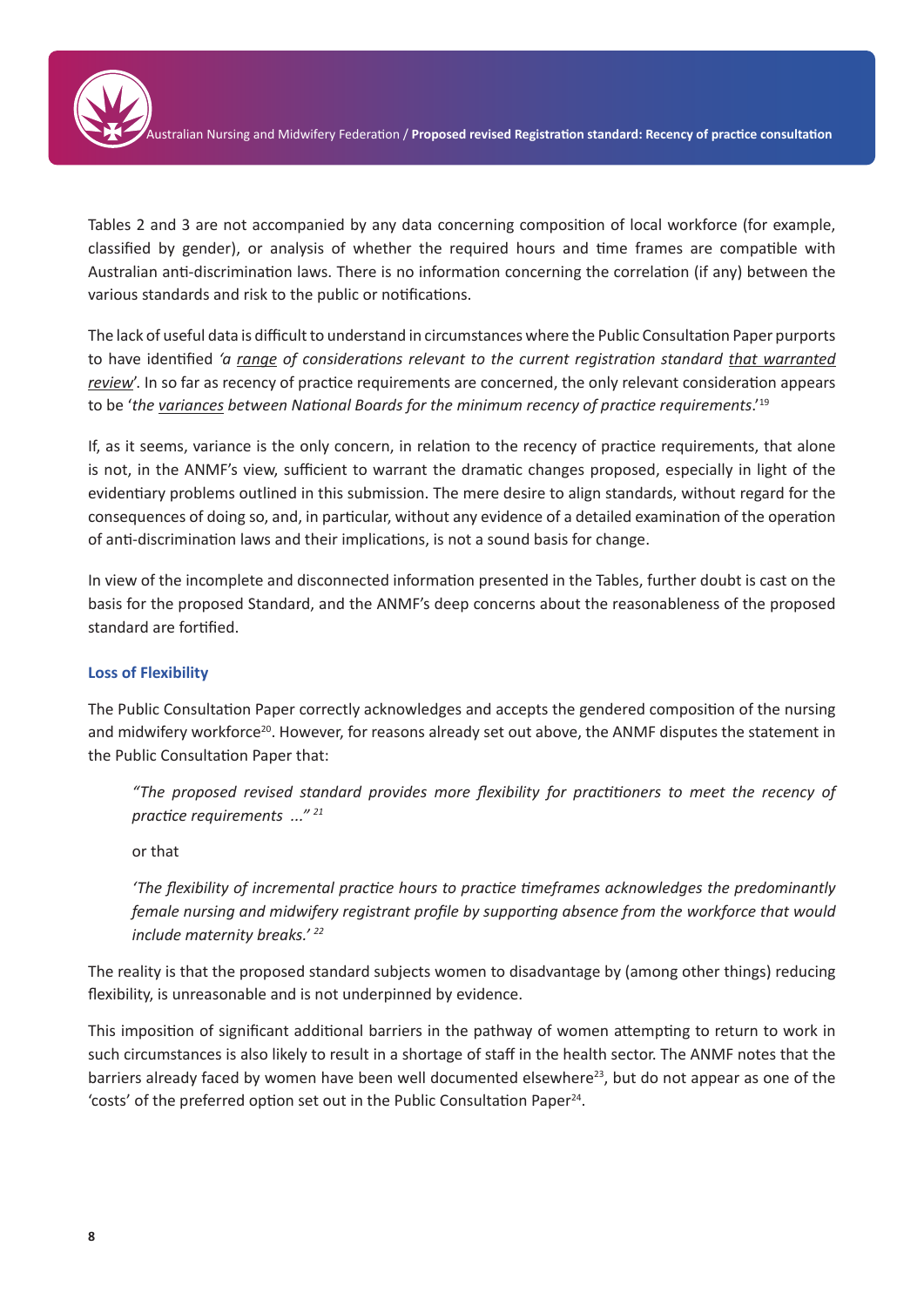

#### **Inconsistency with the National Law**

The Public Consultation Paper states that:

*'The NMBA is reviewing the Registration standard: Recency of practice (the current registration standard) to ensure that it is based on the best available evidence, meets the objectives of the National Law and is as clear as possible.' 25* 

However, the proposal for a dramatic, discriminatory increase in hours of practice, in compressed time frames and unsupported by evidence, is inconsistent with the guidelines underpinning the objectives of the National Law, including the objective that the scheme operate in a transparent, accountable, and fair way<sup>26</sup>. This compounds the complications attending the proposed standard's inconsistency with AHPRA's own Regulatory Principles, noted earlier in this submission.

Further, as noted above, the ANMF also considers that the barriers sought to be imposed on renewal of registration are likely to result in a shortage of staff in the health sector. This is especially concerning at a time when Australia is experiencing the COVID-19 pandemic.

Unnecessarily compromising the supply of nurses and midwives would also be contrary to the objectives of the National Law, in so far as it would neither facilitate access to services provided by health practitioners in accordance with the public interest, nor enable the continuous development of a flexible, responsive and sustainable Australian health workforce<sup>27</sup>.

To summarise, it is unclear whether, in formulating the proposed standard, compliance with anti-discrimination laws was considered. There is nothing in the Public Consultation Paper to pinpoint, explain or demonstrate that interaction of the proposed standard with those laws was examined. Rather, the guiding imperative, unsupported by evidence, appears to have been a desire for consistency which, in the ANMF's view, is unwarranted and unsupported by the evidence.

Crucially, the public consultation paper fails to identify a problem with the current standard. If there is a problem (which the ANMF does not accept), there should be a full and detailed discussion of the evidence and the options for addressing the problem in a fair, transparent and accountable way. For all these reasons, the ANMF is deeply concerned about the proposed standard and strongly opposes it. Further, bearing in mind that successful challenges to the proposed standard could result in it being applied in an inconsistent and fragmented way in different jurisdictions, the issues raised in this submission need to be considered carefully.

#### **3. Do the proposed contents support recent graduates in being safe and competent to practice?**

Although the ANMF agrees that graduates of NMBA approved undergraduate programs leading to registration require time to consolidate their theory and practice, we do not support the proposed new requirement for all graduates. That being, the requirement for graduates to complete 300 hours of practice within two years from the date their qualification was awarded.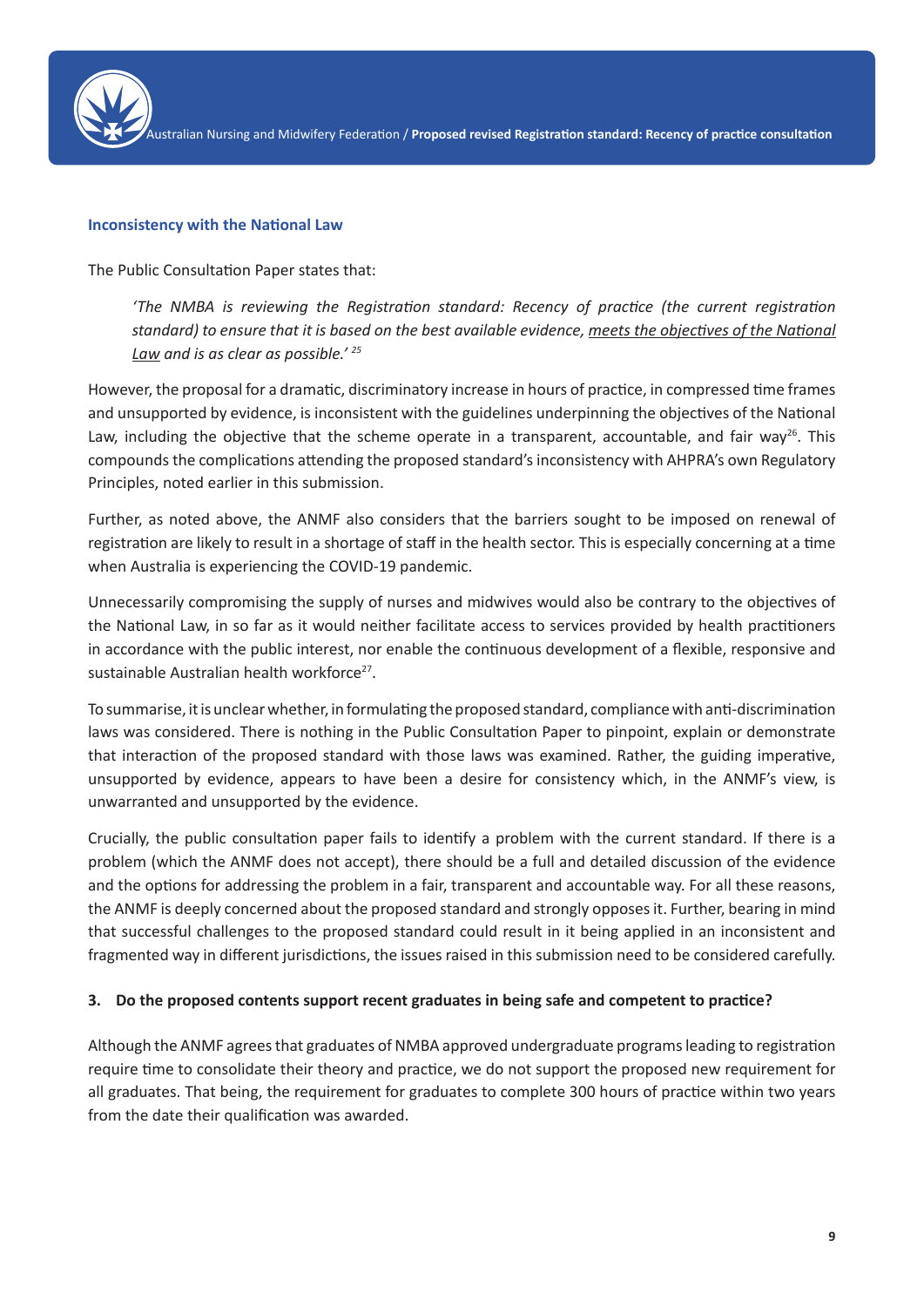The identified two year time frame and the barriers that may be encountered inhibiting the ability to satisfy these requirements is a concern. Several factors may impact and prevent a graduate from working the proposed hours within two years upon program completion. There are a number of graduates who struggle to find employment after completing their program of study and an arbitrary two year period would put more pressure and stress on graduates to be employed. Further, graduates need to be supported by their employer, both during their induction to the workplace, and to consolidate their practice, irrespective of when they commence their employment after graduation.

Life is also unpredictable and graduates may be delayed entering or maintaining their employment in the workforce in those first two years due to pregnancy, illness or caring responsibilities. The ANMF is also aware of members who have been unable to find employment following significant delays in gaining registration. These delays have resulted in graduates missing the opportunity to start transition programs at the beginning of their first year of registration. This further results in them becoming ineligible to apply for a transition program for their second year of registration. The proposed regulatory requirement for graduates will place added strain on the graduate and will also directly affect workforce supply.

The proposed requirement for graduates to complete 300 hours of practice in two years could also result in an increasing number of graduates turning to casual employment such as agency as there is no alternative. These types of employment opportunities are often insufficiently structured and lack the necessary supports to facilitate an effective transition to the workforce for newly qualified graduates.

The ANMF believes that the NMBA has a shared responsibility, along with education providers, health services, governments and the ANMF, to be part of a considered solution to ensure graduates find quality, secure employment. This includes the responsibility to ensure arbitrary barriers are not placed on graduate registration requirements.

The ANMF recommends that the recency of practice requirement for graduates remains consistent with all other nurses and midwives, that being, practising for a minimum of 450 hours in the five years from the date they were awarded their qualification. It should be noted that graduates, along with other nurses and midwives, are still required to maintain their connection with their professions by meeting the mandatory continuing professional development standard in this five year period.

#### **4. Is the proposed content and regulatory outcome for deferred graduates clear?**

The information provided in the proposed documents clearly stipulates the content and regulatory outcome for deferred graduates. The ANMF supports the NMBA's clarification of the term 'deferred graduate' as there has been confusion regarding this definition. However, consistent with our response to question three the ANMF does not support the proposed recency of practice requirements for graduates, which will result in restrictions being placed on recent or deferred graduates.

The factors outlined in our response to question three emphasise the barriers graduates already face when entering the workforce and their ability to consolidate theory and practise.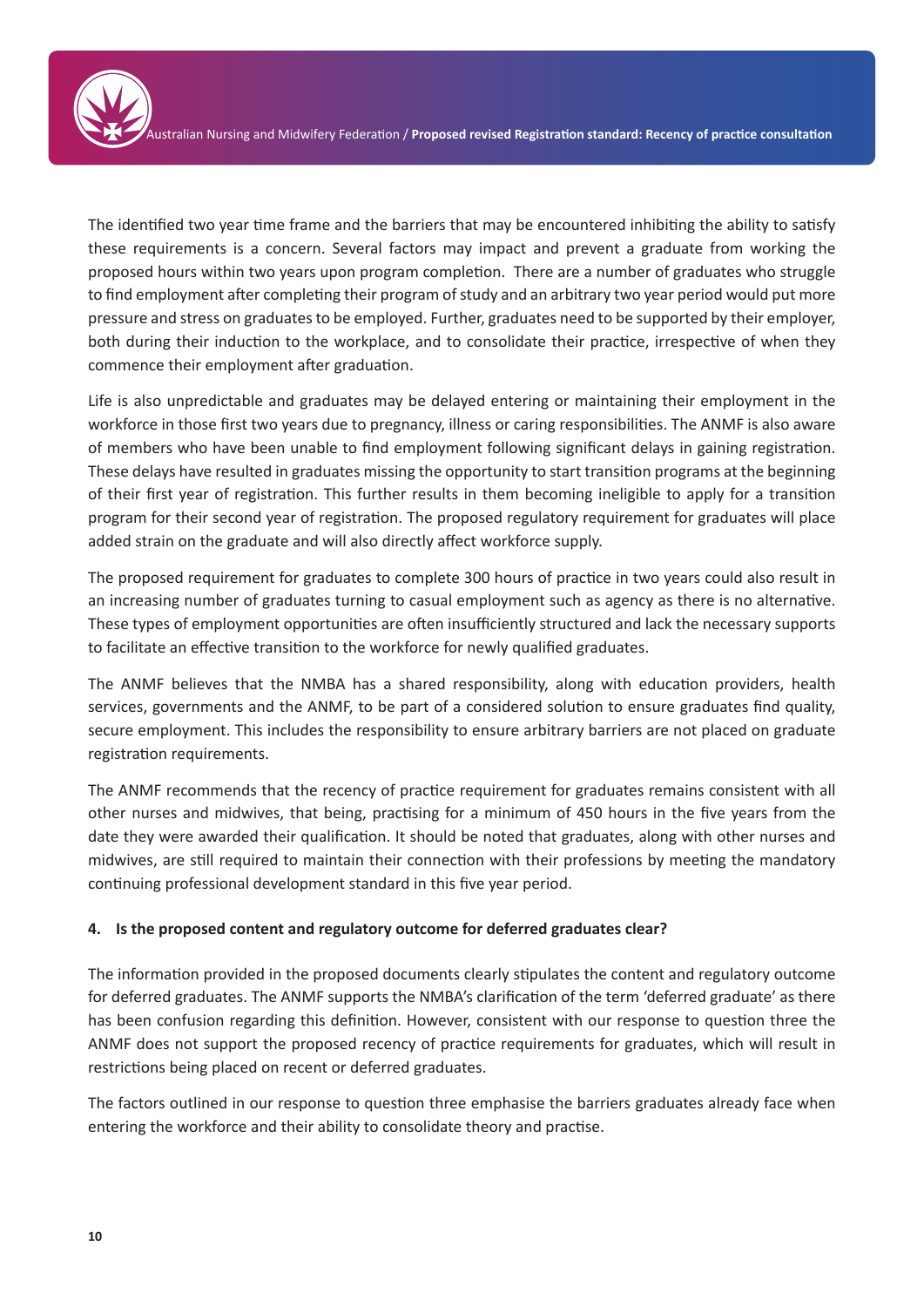The proposed requirement of 300 hours within a two year period will add further strain on the graduate who may be encountering circumstances, many of which are out of their control, preventing them from adhering to these requirements. This can result in conditions being placed on their registration in order to satisfy the NMBA that they are safe and competent to practice. There is no individual assessment other than an arbitrary assumption that they are not safe and competent if they have not completed 300 hours of practice. To address these concerns the ANMF maintains that the recency of practice requirement for deferred graduates must remain consistent with all other nurses and midwives, that being, achieving 450 hours in the five years from the date they were awarded their qualification.

#### **5. Is the information in the proposed revised registration standard and guidelines helpful and clear for people who have not practised for 10 years or more?**

While the information provided in the proposed documents is clear, as stated above the ANMF strongly opposes this position.

As identified earlier in this submission, the ANMF has never supported the rigid adherence to a cut off period for applicants requesting to re-enter the register after ten years of lapsed nursing and midwifery practice. We maintain that many of these applicants should not be required to complete another NMBA approved undergraduate program of study leading to registration. We are unaware of any evidence that would give credence to this approach and have previously requested that the NMBA exercise discretion for applicants who have been absent from the register/ practice for ten years or more.

Nurses and midwives have varied experiences over their career. For example, an individual nurse may have had substantial experience prior to the ten year break in practice, or a midwife may have had as little as two years' experience before the break in practice. The scope of practice of the nurse or midwife, the health settings they have worked in or are seeking to gain employment in is required to be individually assessed. As outlined in the NMBA consultation paper, not all nurses and midwives work in clinical settings.

Applicants with a lapse in practice require individual assessment approved by the NMBA as outlined in Sections 52 and 54 of the *Health Practitioner Regulation National Law Act 2009* . This assessment should be used as an indicator of nurse or midwife competence prior to making a decision as to their required pathway to re-entering the register. This new model of assessment would be similar to that recently introduced for internationally qualified nurses and midwives (IQNM's). Individual assessment would enable these applicants to demonstrate whether they meet the level required for a re-entry program or a specified period of supervised practice relevant to their scope of practice.

The option of individual assessment needs to be included for this category of applicants in the revised recency of practice registration standard.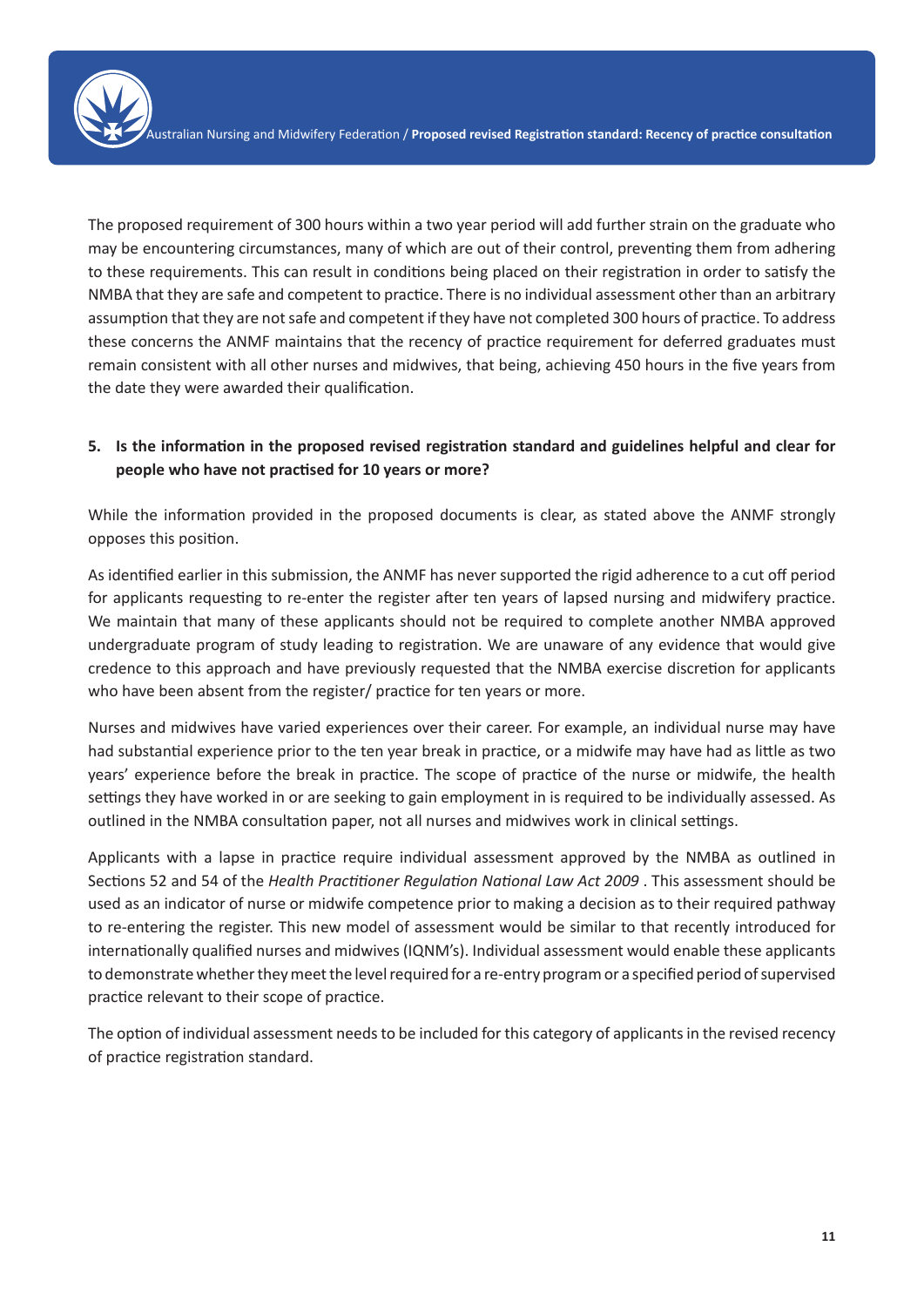

Australian Nursing and Midwifery Federation / **Proposed revised Registration standard: Recency of practice consultation**

#### **6. Is the proposed content for nurse practitioners, endorsed midwives and endorsed registered nurses helpful and clear?**

The content outlined for recency of practice requirements for nurse practitioners and endorsed midwives and registered nurses is clear and consistent with the current recency of practice requirements for these nurses and midwives with an endorsement.

#### **7. In the guidelines, is the information on clinical and non-clinical practice helpful and clear?**

As the NMBA is aware, the ANMF has previously provided feedback suggesting that the current recency of practice reference to 'clinical' and 'non-clinical' practice has created confusion amongst the nursing and midwifery professions. The intention of this separation was supported by the ANMF, as it is unreasonable to require a nurse or midwife returning to employment in a role such as policy or research (non-direct care) to undertake a period of practice in a direct care role, when this is not relevant to their scope of practice.

The proposed change in the guidelines for the definitions of clinical and non-clinical practice is clearer, however, the terms 'clinical' and 'non-clinical' are additional terminology that are not required. The NMBA should simply use the definition for practice that is consistent across the National Boards. This definition should be used to identify the practice hours completed in a particular context of practice and the type of re-entry pathway an applicant is required to complete. The terms 'clinical' and 'non-clinical' practice are not required.

#### **8. Is there anything that needs to be added to the proposed revised registration standard or guidelines?**

The ANMF has a number of comments to make regarding the proposed standard which are not addressed in the identified consultation questions.

#### **a) Re-entry pathways and assessment:**

The ANMF identifies that it is unreasonable for there to be a difference in the registration type for the following three categories for application and assessment:

- i. People who are no longer on the register and have not practised for a period of between five to 10 years;
- ii. Nurses and midwives holding non-practising registration who have not practised for between five to 10 years seeking general registration as a registered nurse, enrolled nurse or midwife; and
- iii. Persons holding general registration who have not practised for between five to 10 years.

All applicants in these categories have not practised their profession for five to 10 years, however if an applicant has not continued to pay their registration for as little as 12 months, then they will be disadvantaged by having to apply for provisional registration. Not only does this registration type expire after 12 months (without an option for renewal), applicants will have to pay the first fee for provisional registration and then pay another fee to transfer to general registration. The nurses and midwives in categories two and three will not have the same expiry date for their general registration with conditions and will have to pay less than those in category one.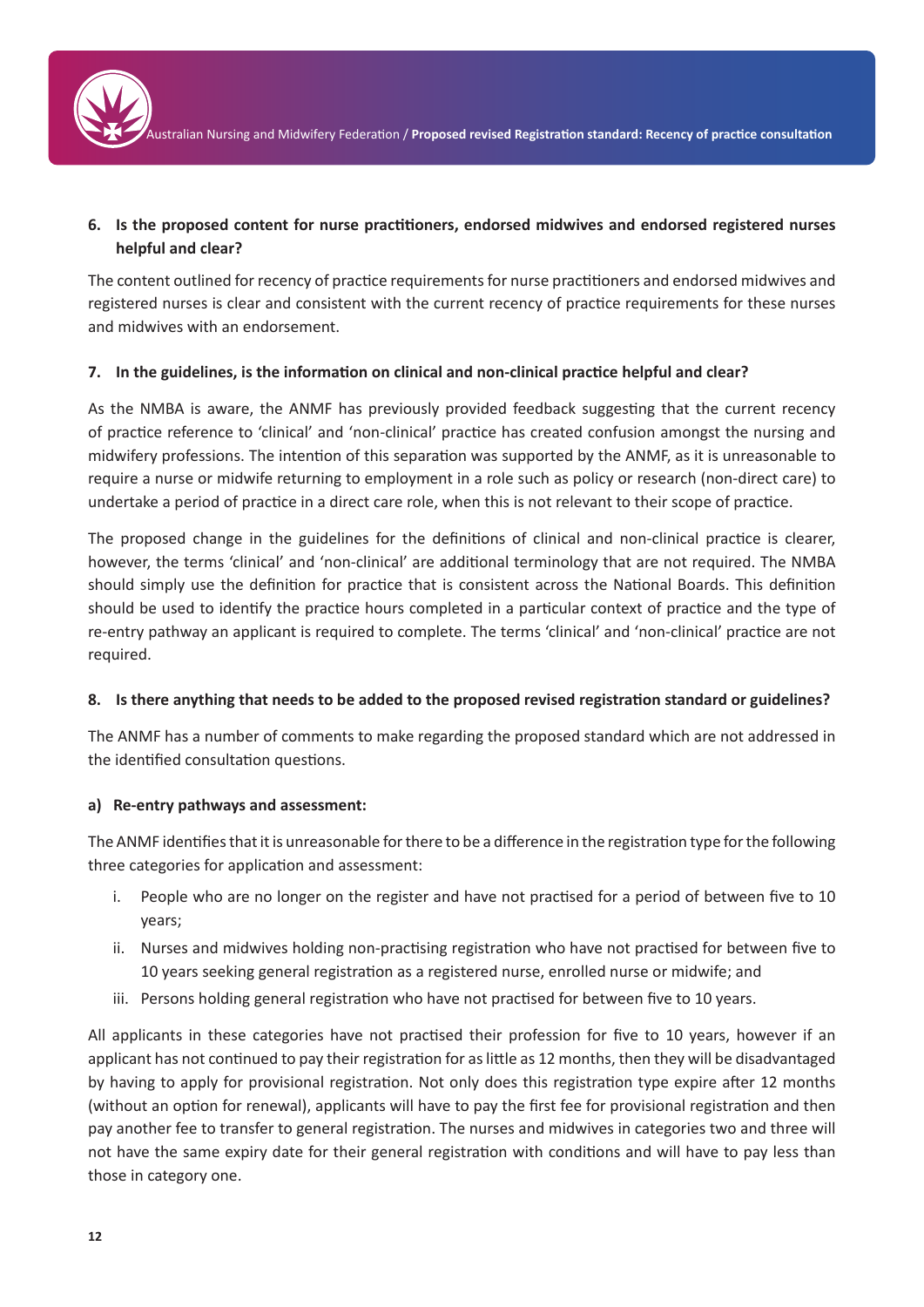

The ANMF has consistently highlighted, in many previous submissions, the need for timely processing of applications, particularly in relation to re-entry to practice. The timeliness in processing applications for provisional registration is essential. Given that provisional registration is time-limited to 12 months and can only be obtained twice by any one applicant, slow processing may involve further cost or create an inability to complete the re-entry requirements in the time allowed. Our concern derives from experiences of inconsistency in processing timeframes at the state and territory levels.

ANMF members consistently inform us of the significant difficulties and frustration they experience when attempting to access both re-entry and supervised practice programs. The ANMF, therefore, recommends that to ensure consistency and equity, applicants who are applying for registration under all categories be required to have general registration with conditions.

#### **b) Unintended consequences of the proposed standard**

As identified throughout this response the ANMF is opposed to the suggested increase in the required minimum practice hours to meet the recency of practice registration standard. The ANMF notes that this proposed change would also create a number of unintended consequences.

#### **Re-entry and supervised practice**

The proposed practice hours change could potentially require an adjustment to the minimum practice hours for supervised practice periods and to the accreditation standards for re-entry programs, to align these for consistency. As has been clearly identified earlier, re-entry programs or a period of supervised practice are inaccessible for many nurses and midwives seeking to return to the register. ANMF members across the country have experienced difficulties in accessing these pathways. There are very few re-entry programs approved by the NMBA and many states and territories do not have any such approved programs. Likewise, accessing supervised practice remains significantly difficult, as many employers will not employ an applicant for a period of supervised practice. If the practice hours for these pathways were to increase, it would result in additional barriers for education providers and health services in providing these pathways. This would ultimately result in less access for nurses and midwives and make re-entry pathways in their current form unattainable.

#### **Health concerns**

Nurses and midwives, like the rest of the Australian population, suffer from both mental and physical illness. At times, nurses and midwives may need to take leave and not practice due to health issues such as physical health, workplace injuries, and mental health issues. They take time out of the workplace to recover. Increasing the number of practice hours would have implications for these nurses and midwives. The proposed changes would compound the pressure they are already experiencing not to take time away from their workplace when it may be required or could necessitate returning to work earlier than wanted or needed.

Further, a change in the minimum practice hours could potentially require an adjustment to the expectations for nurses and midwives who are currently managing conditions on their registration due to health issues. It will affect the time they are able to disconnect from the profession to recover and potentially the expectations of the condition relating to minimum practice hours.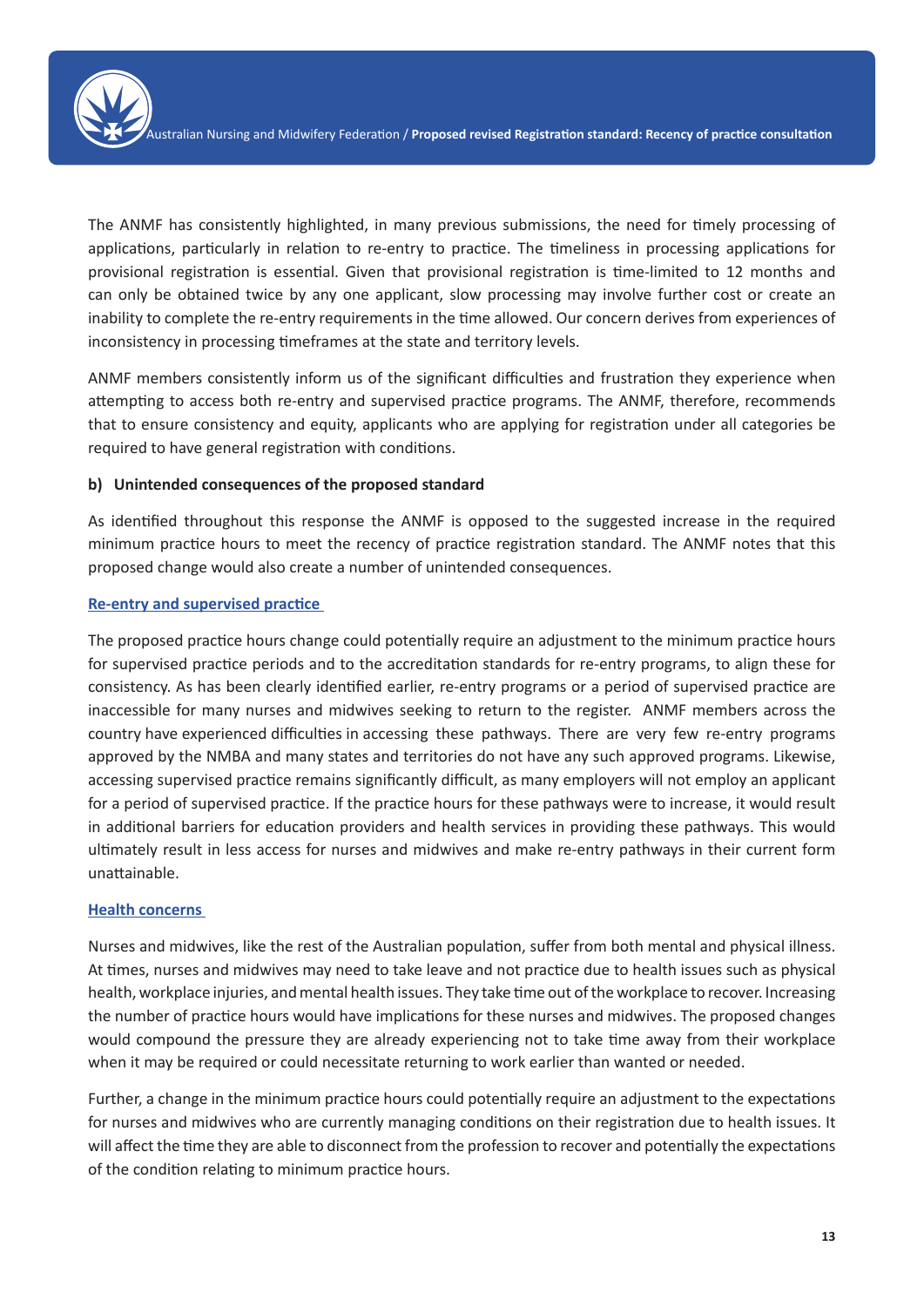

#### **Registration conditions**

The proposed changes for graduates that would result in the application of conditions on their registration if they have not met 300 hours of practice in a two year period will create another barrier to entering the workforce. The ANMF notes that placing conditions on the registration of a nurse or midwife can result in unemployment. Members have told us that a number of employers will not employ a nurse or midwife with a condition. Some health services have gone as far as developing a written position or policy prohibiting employment of practitioners with conditions. The NMBA and AHPRA need to ensure they are not placing conditions on nurses and midwives unduly.

#### **Communication**

Many nurses and midwives struggle to understand the regulatory expectations for their practice. The ANMF works closely with the NMBA and AHPRA in providing advice regarding messaging and communication to nurses and midwives. The ANMF also provides ongoing communication to members through resources and a member access line. Through this work the ANMF identifies that, after ten years of the national scheme, the majority of nurses and midwives understand the current requirements for recency of practice, that being 450 hours in a five year period. The proposed new standard is unclear and confusing and would create a significant regulatory consequence as the majority of nurses and midwives will not understand their requirements for recency of practice.

There are so many potential variables in the practice hours over a particular number of years within the three criteria. This adds to the confusion of the proposed standard. For example, a midwife who meets the 300 hours in the last two years of this renewal period but doesn't work for the next renewal period, would be required to meet 450 hours in the last three years. Or a nurse who has worked 400 hours in the last four years, but has not worked any hours in the last three of the four years would not meet the requirements for recency.

The unintended consequence of communicating these complex criteria to the largest health workforce in Australia would be to make a requirement, which is currently clear and easily understood, extremely confusing. The risk of nurses and midwives unwittingly falling short of the proposed revised requirements would be immense.

### **CONCLUSION**

The ANMF appreciates the opportunity to provide feedback through this submission to the NMBA's consultation on the proposed revised *Registration standard: Recency of practice*. We have a primary interest in fair and equitable registration standards that are based on evidence, which will enable our members and the broader nursing and midwifery professions to be safe and competent in whichever health or aged care context they practice. The ANMF strongly opposes the proposed registration standard for the reasons outlined above . The ANMF urges the NMBA to reconsider the proposed standard in its entirety and maintain the status quo, the current practice hours of 450 in five years.